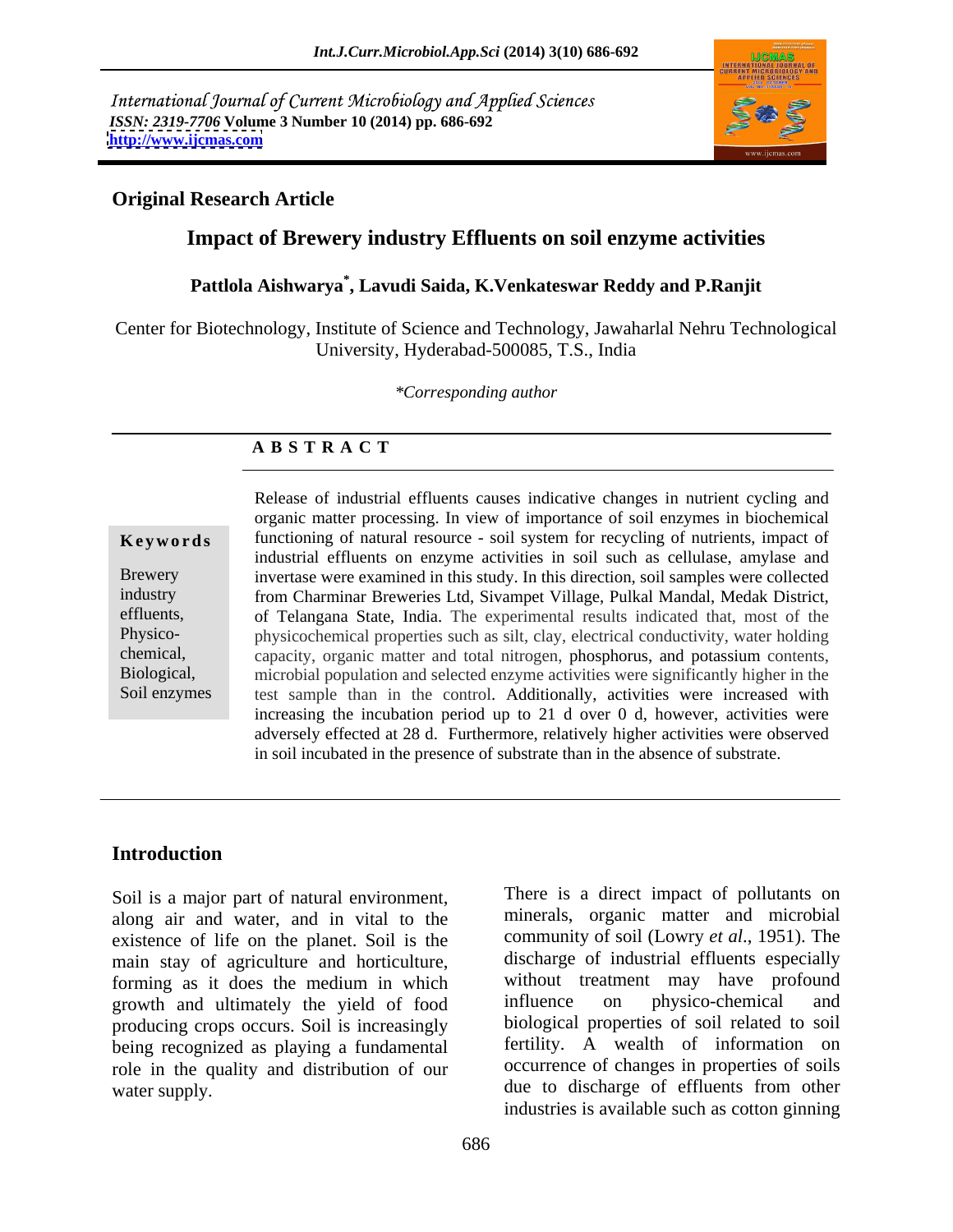mill (Nagaraju *et al*.,2007), sugar industry (Megharaj *et al*.,1999), paper mill (Nelson and Sommers, 1996), dairy industry These two soil samples were air dried and (Nelson, 1944), and dairy wastewater mixed thoroughly to increase homogeneity (David Shyam Babu, 2010). Thus and shifted to  $\lt$  2 mm sieves for determination of enzyme activity and microbial biomass, chemical soil parameters seems to be the best approach for evaluating the state of microbial activity. Brewery industry can achieve an effluent discharge of The physical, chemical and biological 3 5 m3/m3 of sold beer (exclusive of properties of test and control soils were cooling waters).Untreated effluents typically determined by the following standard contain sus-pended solids in the range 10–60 procedures. The soil particles like sand, silt milligrams per liter (mg/l), biochemical oxygen demand (BOD) in the range 1,000 1,500 mg/l, chemical oxygen demand Alexander (Alexander, 1961). Whereas (COD) in the range 1,800–3,000 mg/l, and water holding capacity, organic carbon, total nitrogen in the range 30–100 mg/l. nitrogen, and soluble phosphorous of soil Phosphorus can also be present at samples were determined by the methods of concentrations of the Order of 10–30 mg/l. In reality, the soil enzymes occupy a vital Walkley-black (Narasimha *et al*., 2011), and role in catalyzing reactions associated with Microkjeldal (Jaffer mohiddin et al., 2011) organic matter decomposition and nutrient cycling (Poonkothai and Parvatham, 2005). et al., 2005), respectively. Electric

therefore been made to find out the impact of effluents of brewery industry on soil physical [pH, EC, water holding capacity], chemical [organic matter, total nitrogen, phosphorus and potassium], biological Micro flora such as bacterial and fungal [bacterial and fungal populations] properties

Soil samples were collected from the surrounding areas [1/4 km] of Charminar Breweries Ltd, Sivampet Village, Pulkal Mandal, Medak District of Telagana State, discharges served as control was collected from adjacent site [1 km away] of industry. Soil samples both with and without effluents

were used for determination of Physico chemical, biological and enzyme activities. and shifted to < 2 mm sieves for determination of soil texture.

# **Physico-chemical properties of soil**

In the present study, an attempt has, Elico conductivity meter and pH meters, and clay contents were analyzed with the use of different sieves by the method of a Johnson & Ulrich (Jackson, 1971), and Kurrevich and Shcherbakova (Kaushik et al., 2005), respectively. Electric conductivity and pH were determined by respectively.

# **Biological parameters**

and selected soil enzyme activities. enumerated by serial dilution technique. One **Materials and Methods diluted and 0.1 ml was spread with a sterile Collection of soil samples** Czapeck-Dox agar medium for the isolation populations of both soil samples were gram of each soil sample was serially spreader on nutrient agar medium and of bacteria and fungi respectively.

India. Soil sample without effluent incubation period, colonies formed on the Nutrient agar plates were incubated at 37º C for 24 h, where as Czapeck-Dox plates were at room temperature for 7 d. After surface of the medium were counted by colony counter (Nagaraju *et al*., 2007).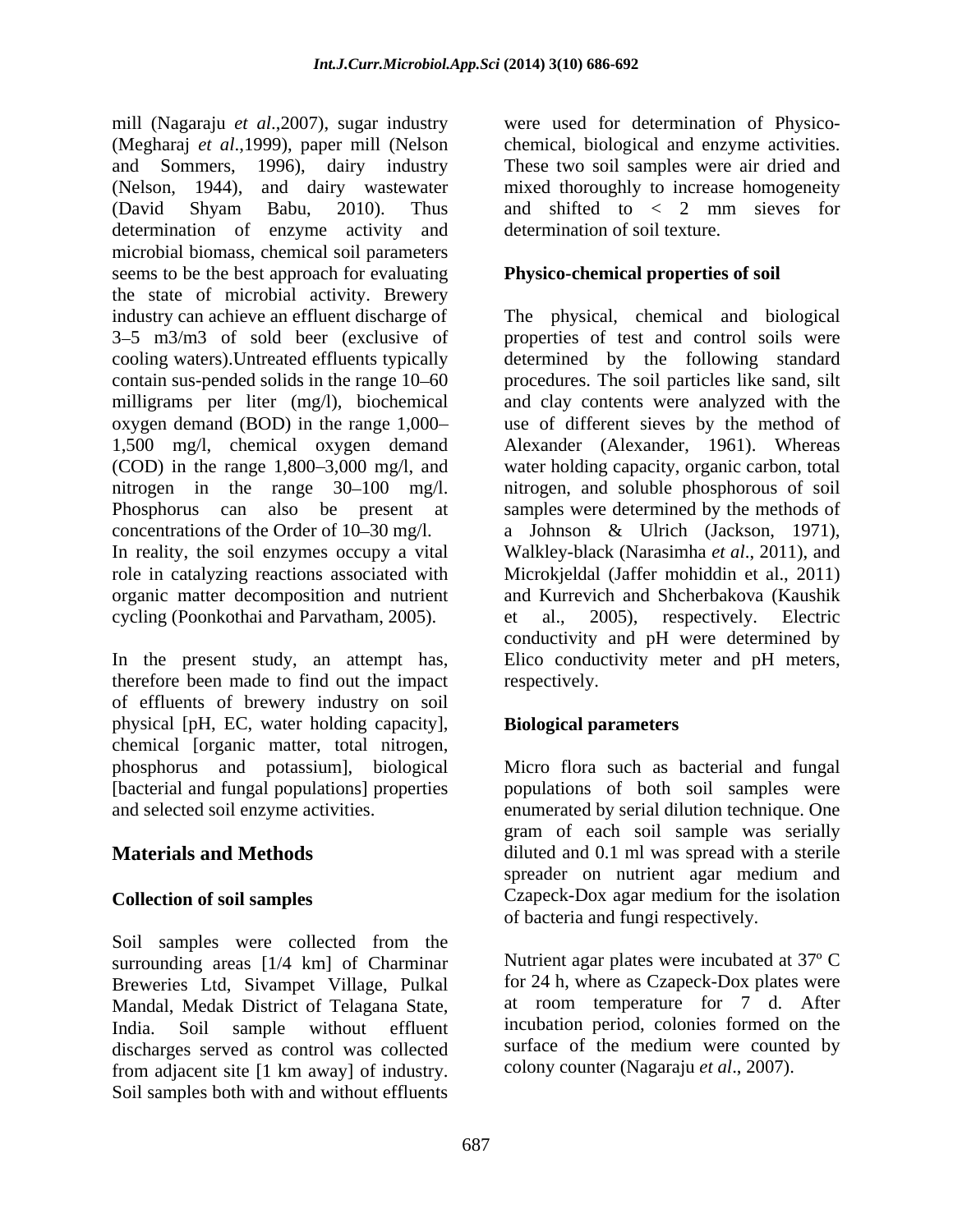Five grams of soil samples contaminated with/without effluents of brewery industry was observed in test soil than control values effluents were transferred to test tubes. Soil samples were maintained at 60% water respectively. The electrical conductivity of holding capacity at room temperature in the both test and control soils were 1.98 and laboratory  $[28 \pm 4 \degree C]$ . Triplicate soil 0.59  $\mu$ Mhos cm-1, respectively. Increased samples of each waste water treated and water holding capacity and electrical controls were withdrawn at periodic conductivity in contaminated soil may be intervals to determine the soil enzyme activities as detailed earlier by Tu (Sparling *et al*., 2001). The method employed for the assay of cellulase, amylase and invertase were essentially the same developed by Pancholy and Rice (Nilima and Madhuri, 2005), Cole (Cole, 1977) and Tu (1982) transferred to 250 mL of Erlenmeyer flasks and one mL of toluene was added. After 15 min, 6 mL of 0.2 M acetate phosphate buffer automobile, and black liquor for straw<br>
[pH 5.5] containing either 1% CMC pulping industries, respectively. The Citrate phosphate buffer [pH 5.5] containing 18Mm Sucrose were added to soil samples and flasks were plugged with cotton and held for 30 min [cellulase], 48 h [amylase], 6 h [invertase] at 30 °C. After incubation, soil extracts were passed through whatman filter paper, then glucose [cellulase, amylase, and invertase] were determined by the method of Nelson-Somagyi (Narasimha

Soil samples of both with and without effluents discharge were analyzed for their physico chemical properties and their results were represented in Table 1. Soil samples with brewery industry effluent underwent changes in all measured parameters of physical and chemical properties in the office of effluents from various properties of effluents from various comparison to control. There was a noticeable change in the pH of the test soil over control. However, soil textures in terms

**Enzyme assays** of percentage of clay, silt, sand were 50, 25, 25 in test and 42, 22, 36 in the control soils, respectively. Higher water holding capacity were found to be 3.0 and 1.5 mL  $g-1$ , due to the accumulation of organic waste such as amino acid residues, acids and alkalis in the Brewery industry effluents.

respectively. The soil samples were (2005), and Xiao *et al.* (2005) had increased [pH 5.5] containing either 1% CMC [cellulase] , 2% starch [amylase], and 0.2M *et al*., 1999). Also, increased Organic matter enhanced **Results and Discussion** (2011) and Kaushik *et al.* (2005) made The results were in conformity with the studies of Sparling *et al.* (2000), Narasimha *et al.* (2011), Poonkothai and Parvatham electrical conductivity in soil contaminated by the effluents of dairy, cotton ginning, automobile, and black liquor for straw pulping industries, respectively. The parameters like organic matter percentage, total nitrogen, phosphorus, and potassium were higher in test soil than the control soil. The values of above properties of test sample were 5.6 %, 0.36 g kg-1, 550 kg ha $-1$ , 1100 kg ha $-1$ , and control soil were 3.0 %, 0.22 g kg-1, 400 kg ha-1, 800 kg ha $-1$ , respectively (Table 1). Higher organic matter of the polluted soil may be due to the discharge of waste water in organic nature. soil enzyme activity. Narasimha *et al.* (2011) and Kaushik *et al.* (2005) made similar reports on the discharge of effluents from cotton ginning and distillery industries, respectively. Thus, soil is a potent system of terrestrial ecosystem, and direct discharge of industrial effluents especially that without treatment may have profound influence on physico-chemical and biological Properties of soil related to soil fertility. Similarly, discharge of effluents from various industries like sugar industry, dairy factory and petrochemical industry influenced the physico-chemical properties of soil.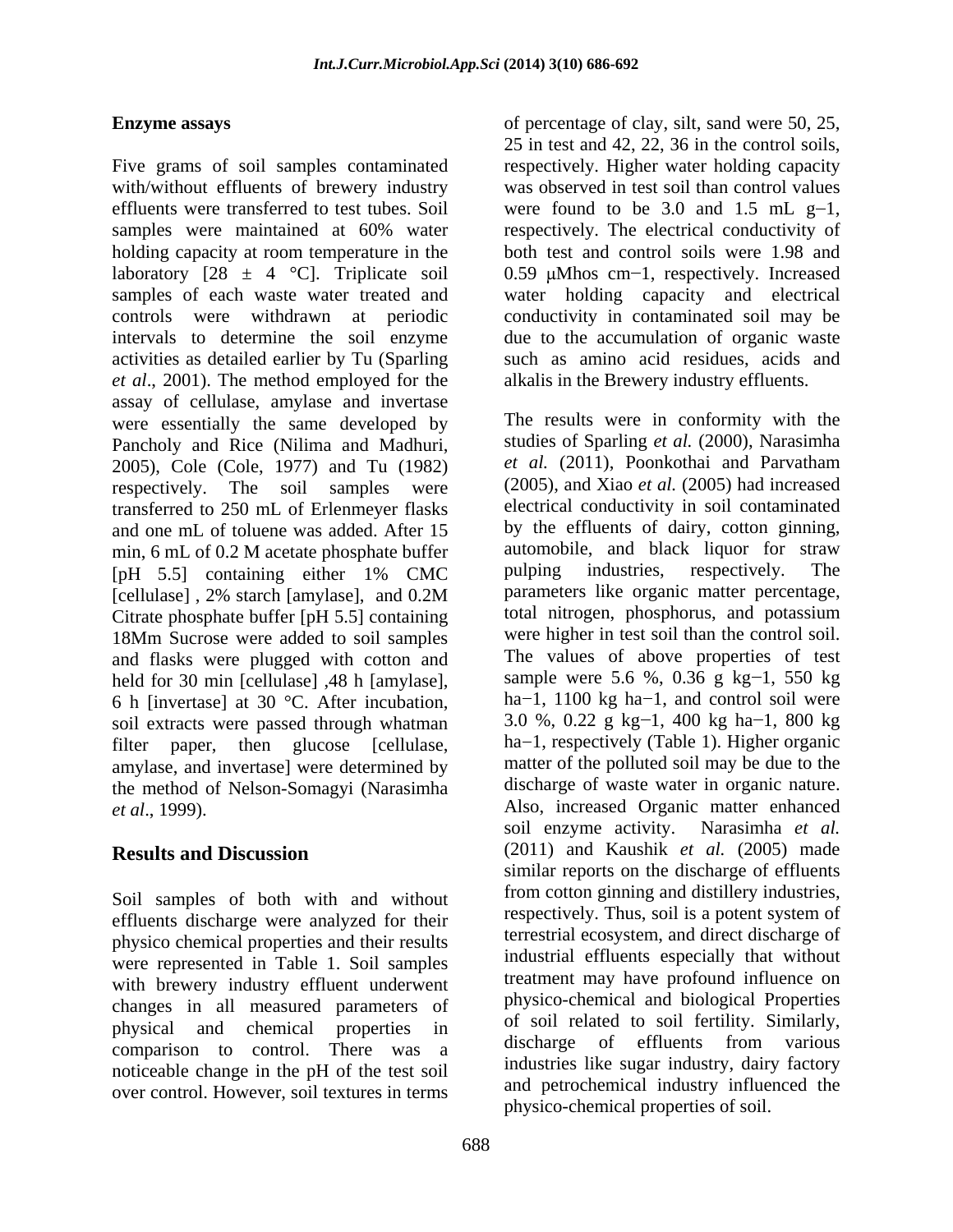| Character                                                             | Control <sup>a</sup> <b>Test</b> <sup>b</sup> |             |
|-----------------------------------------------------------------------|-----------------------------------------------|-------------|
| Color                                                                 | <b>Black</b>                                  | Thick Black |
| Odor                                                                  | Normal                                        | Unpleasant  |
| pH                                                                    | 6.51                                          | 8.4         |
| $(1:1.25 \text{ soil-water slurry})$                                  |                                               |             |
| Texture:                                                              |                                               |             |
|                                                                       |                                               | 50          |
| $\begin{array}{c} \text{Clay } (\%) \\ \text{Slit } (\%) \end{array}$ |                                               |             |
| Sand $(\%)$                                                           |                                               |             |
| Electrical conductivity( $\mu$ mhos/cm)                               | 0.59                                          | 1.98        |
| 60% Water-holding capacity (mL $g-1$ )                                | 1.5                                           |             |
| Organic matter (%)                                                    | $\Omega$                                      | 5.6         |
| Total nitrogen (g kg-1 soil)                                          | 0.22                                          | 0.36        |
| Available phosphorus (P2O5)in (kg/ha)                                 | 400                                           | 550         |
| Available potassium $(K2O)$ in $(kg/ha)$                              | 800                                           | 1100        |

**Table.1** Physico-chemical characteristics of soil as effected by brewery industry effluents

 $a =$  Soil without brewery industry effluents;  $b =$  Soil polluted with brewery industry effluents

**Table.2** Biological characteristics of soil samples as effected by brewery industry effluents

| Micro flora <sup>*</sup> | Control"        | Test'          |
|--------------------------|-----------------|----------------|
| Bacteria                 | $25\times10^6$  | $40\times10^6$ |
| Fungi                    | $18\times 10^5$ | $25\times10^5$ |

\*Microbial population in terms of Colony forming units per g of soil  $a =$  Soil without brewery industry effluents;  $b =$  Soil polluted with brewery industry effluents

> **Table.3** Cellulase activity\* in soil after 30 min incubation as influenced by brewery industry effluents

|                | Incubatio   Cellulase Activity |                 |                 |                  |
|----------------|--------------------------------|-----------------|-----------------|------------------|
| n in days      | Test                           |                 | Control         |                  |
|                | WS                             | <b>WOS</b>      | <b>WS</b>       | <b>WOS</b>       |
|                | $0.33 \pm 0.11$                | $0.30 \pm 0.11$ | $0.24 \pm 0.08$ | $0.21 \pm 0.008$ |
|                | $0.34 \pm 0.08$                | $0.32 \pm 0.10$ | $0.27 \pm 0.06$ | $0.23 \pm 0.08$  |
| 14             | $0.39 + 0.1$                   | $0.34 \pm 0.1$  | $0.30{\pm}0.6$  | $0.25 \pm 0.08$  |
| 21<br>$\sim$ 1 | $1.13 \pm 0.03$                | $1.0 \pm 0.1$   | $0.91 \pm 0.07$ | $0.87 \pm 0.09$  |
| 28             | $0.95 \pm 0.05$                | $0.73 \pm 0.20$ | $0.69 \pm 0.21$ | $0.6 \pm 0.22$   |

\*mg glucose g $-1$  30 min $-1$ 

Control - Soil without brewery industry effluents

Test - Soil polluted with brewery industry effluents

 $WS - with substrate; WOS - without substrate$ 

All entries are average mean of triplicate values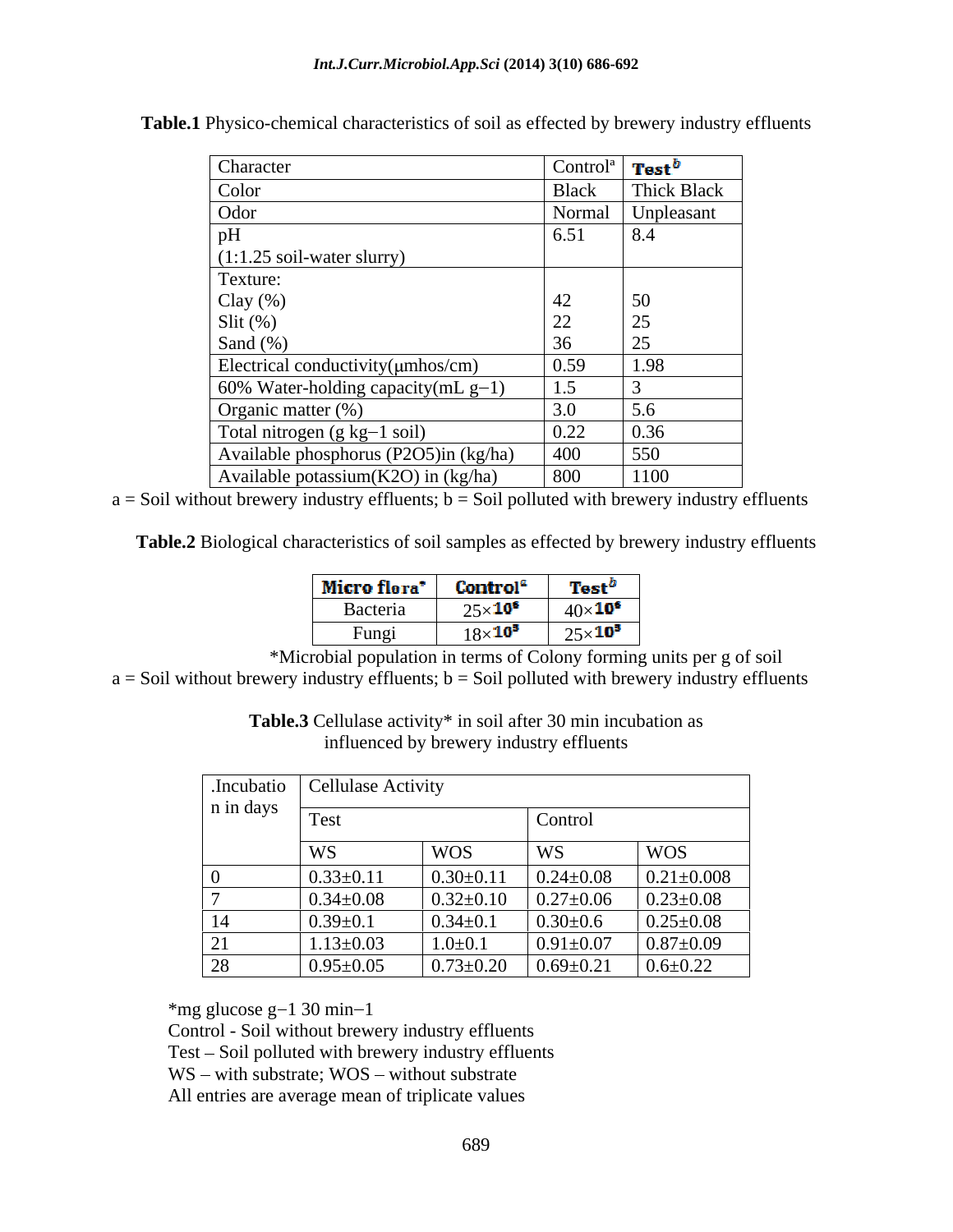| Test<br>Control |            |                                                |                                                                                                                                                                                                                                                                                          |
|-----------------|------------|------------------------------------------------|------------------------------------------------------------------------------------------------------------------------------------------------------------------------------------------------------------------------------------------------------------------------------------------|
| WS              | <b>WOS</b> | WS                                             | <b>WOS</b>                                                                                                                                                                                                                                                                               |
|                 |            |                                                | $0.007 \pm 0.022$                                                                                                                                                                                                                                                                        |
| $0.65 \pm 0.1$  |            | $0.11 \pm 0.03$                                | $0.10 \pm 0.12$                                                                                                                                                                                                                                                                          |
|                 |            |                                                | $0.13 \pm 0.04$                                                                                                                                                                                                                                                                          |
|                 |            |                                                | $0.32 \pm 0.1$                                                                                                                                                                                                                                                                           |
|                 |            |                                                | $0.30 \pm 0.11$                                                                                                                                                                                                                                                                          |
|                 |            | Incubation   Amylase Activity<br>$0.2 \pm 0.1$ | $\vert 0.14 \pm 0.07 \vert 0.12 \pm 0.06 \vert 0.09 \pm 0.02 \vert$<br>$\vert 0.75 \pm 0.19 \vert 0.36 \pm 0.05 \vert 0.16 \pm 0.05 \vert$<br>$\vert 0.78 \pm 0.18 \vert 0.48 \pm 0.09 \vert 0.34 \pm 0.11 \vert$<br>$\vert 0.55 \pm 0.11 \vert 0.40 \pm 0.06 \vert 0.38 \pm 0.06 \vert$ |

**Table.4** Amylase activity\* in soil after 48 h incubation as influenced by brewery industry effluents

 $*$ mg glucose g $-1$  48 h $-1$ 

Refer Table 3 foot note for other details

| Table.5 In<br>l after 6 h incubation as<br>1 <sub>n</sub> soil<br>$\sigma$ invertase activity. |  |
|------------------------------------------------------------------------------------------------|--|
| $\overline{v}$ effluents<br>influenced by brewery industry.                                    |  |

| Incubation   Invertase Activity |                 |                 |                 |                  |
|---------------------------------|-----------------|-----------------|-----------------|------------------|
| in days                         | Test            |                 | Control         |                  |
|                                 | WS              | <b>WOS</b>      | WS              | <b>WOS</b>       |
|                                 | $1.32 \pm 0.39$ | $1.01 \pm 0.11$ | $0.58 \pm 0.13$ | $0.48 \pm 0.12$  |
|                                 | $1.73 \pm 0.37$ | $1.34 \pm 0.37$ | $0.69 \pm 0.09$ | $0.55 \pm 0.16$  |
|                                 | $2.1 \pm 0.1$   | $1.4 \pm 0.26$  | $0.87 \pm 0.56$ | $0.53 \pm 0.16$  |
| 21                              | $3.92 \pm 0.30$ | $1.89 \pm 0.19$ | $0.98 \pm 0.45$ | $0.53 \pm 0.31$  |
| $\bigcap$<br>$\angle 0$         | $3.10 \pm 0.12$ | $1.3 \pm 0.19$  | $1.0 \pm 0.1$   | $0.01 \pm 0.005$ |

 $*$ mg glucose g $-1$  6 h $-1$ 

Refer Table 3 foot note for other details

This is due to organic waste that may contribute to maintain or increase the Micro flora of both samples were organic matter and nutrient content in the soil. The microorganisms play a vital role in nutrient cycling and soil fertility. Bacteria and fungal population compared to control and fungi synthesize and secrete enzymes such as amylase, cellulase, invertases, ureases, proteases, phosphatases, pectinases The activity of the Cellulase in polluted and are extracellular. Those microbial secreted enzymes constitute an important part of soil matrix as extra cellular enzymes. Thus, there is a considerable interest in the study of glucose from CMC. There was an increase enzyme activities of soil, because such in the formation of glucose with increasing activities may reflect the potential capacity soil incubation such as 0, 7, 14, and 21 d.

transformation of importance to soil fertility. enumerated and listed in Table 2. Polluted soil caused two fold increases in bacterial soil (Table 2).

of a soil to form certain biological The cellulase activity was decreased after 21non polluted soils was determined and results listed in Table 3. The cellulase activity was measured in terms of release of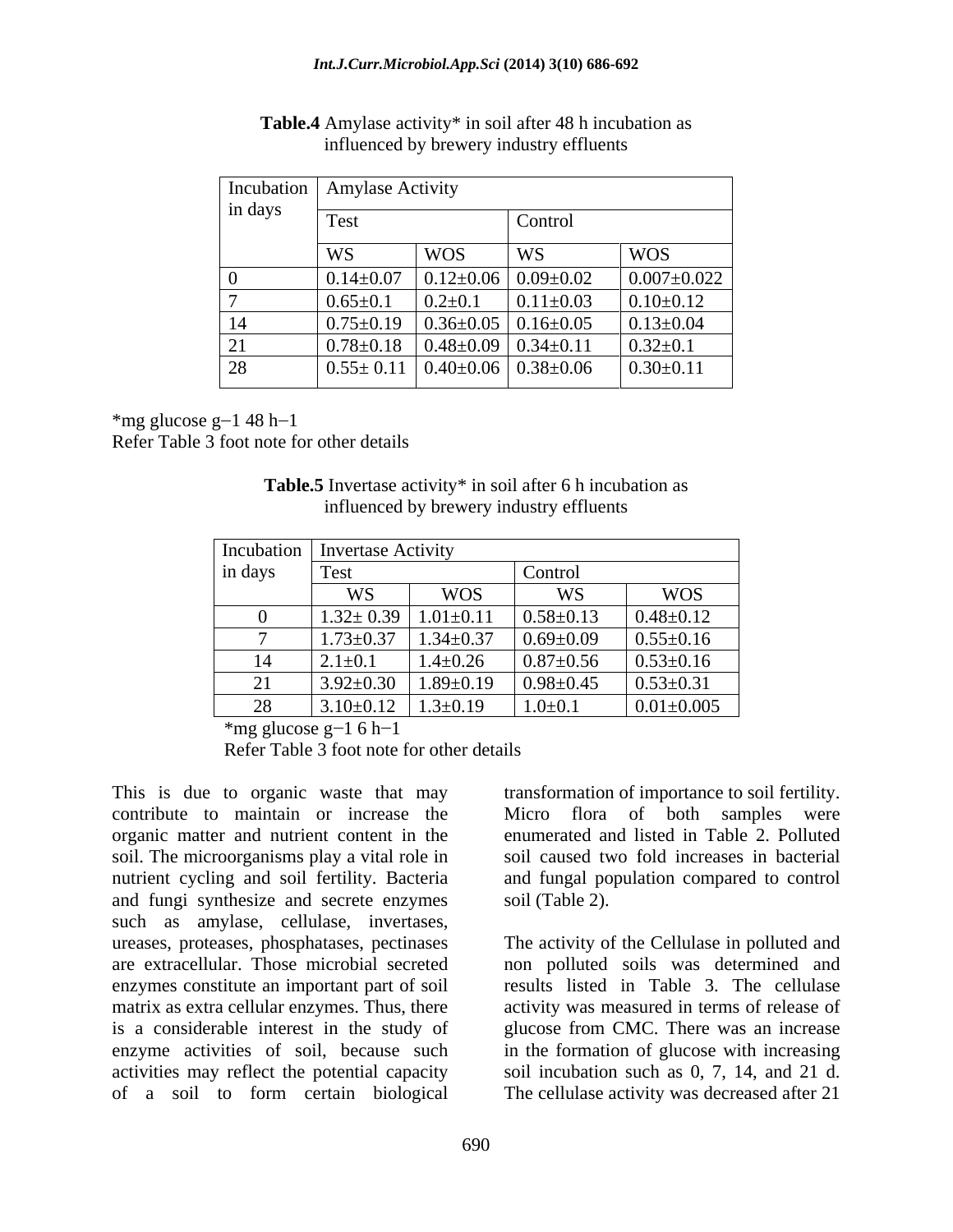GE g $-1$  30 min<sup>-1</sup> to 1.13 mg GE g<sup> $-1$ </sup> 30 min-1 0 to 21 d. Later it was decreased to 0.95 mg GE  $g-1$  30 min-1 at 28 d

Furthermore, the enzyme amylase plays a crucial role in catalyzing the hydrolysis and solubilising the substrate containing Carbon. The amylase activity was measured in terms<br>of release of glucose from starch and the

There was an increase in activity up to 21 d incubation, there after activities were and species). adversely affected. For instance, amylase activity in polluted soil increased from 0.14 to 0.78 mg glucose equivalents  $g-1$  48 h-1 from 0 to 21 d. Later it was decreased to 0.55 mg GE g $-1$  48 h $-1$  at 28 d (Table 4). Comparison of soil amylase activity in soil<br>Pulkal Mandal, Medak District, and samples with/without effluents discharged revealed that the soil polluted with effluents stimulated the amylase activity by  $\sim$  2 fold than control soil. Narasimha et al (2011) made a similar observation in soils polluted with cotton ginning mill effluents stimulated the soil amylase activity. The invertase activity was measured in terms of release of microb<br>gluoge from success and the results were glucose from sucrose and the results were listed in Table 5. The activity of invertase as was considerably greater in the soils<br>
molluted with effluents at all incubations<br>
Microbiol., 33:262–268. polluted with effluents at all incubations over control. Furthermore, both the samples showed increased activity up to 21 d of interval and then the activity was declined at further incubation. For instance, test sample  $\frac{Microbiol.}{\text{exhibited 1.32 mg of glucose equivalents per}}$  12(2): 1–5 exhibited 1.32 mg of glucose equivalents per gram of soil per 6 h against  $0.58$  mg g-1 6 h-1 of control at 0 d, later it was increased<br>in both soils up to 21 d and dealined at 28 d Jaffer Mohiddin. G. Srinivasulu. M. in both soils up to 21 d and declined at 28 d<br>interval However, the increased invertase Madakka, M., Subramanyam, K., interval. However, the increased invertase

d of incubations. For instance, the cellulase activity in polluted soil over control may be activity in test soil increased from 0.33 mg due to availability of substrate and or sucrose degrading Micro flora in polluted soil (Table 5).

incubation. Same was reported by The present study clearly indicates that the Narasimhan et al in soils polluted with disposal of effluents from brewery industry effluents of cotton ginning mills stimulated alters the physico-chemical, biological the soil cellulase activity at early d of properties and activities of enzymes such as incubation. cellulase, amylase and invertase were of release of glucose from starch and the water body or on to agricultural land and results were listed in Table 4. additional research will be necessary to stimulated in soil over control. Nonetheless, prolonged incubation causes adverse effects. Thus, this observation, therefore, greatly warrants a prior treatment of brewery industry effluents before discharging into a discriminate the type of these extra cellular enzyme producing microorganisms (genera and species).

## **Acknowledgement**

Authors are thankful to the staff of Charminar Breweries Ltd, Sivampet Village, Pulkal Mandal, Medak District, and Telagana State, India for their timely help and encouraging us throughout this study.

## **References**

- Alexander, M. 1961. Introduction to soil microbiology. Wiley Estern Ltd. New Delhi.
- Cole, M.A. 1977. Lead inhibition of enzyme synthesis in soil. *Appl. Environ. Microbiol.,* 33: 262–268.
- David Shyam Babu, S. 2010. Protease and phospatase activity of soil contaminated with dairy waste water. *Asian J. Microbiol. Biotechnol. Environ. Sci.,*  $12(2): 1 - 5$
- Jackson, M.L. 1971. Soil Chem. Anal. Prentice Hall India, New Delhi.
- Jaffer Mohiddin, G., Srinivasulu, Madakka, M., Subramanyam,